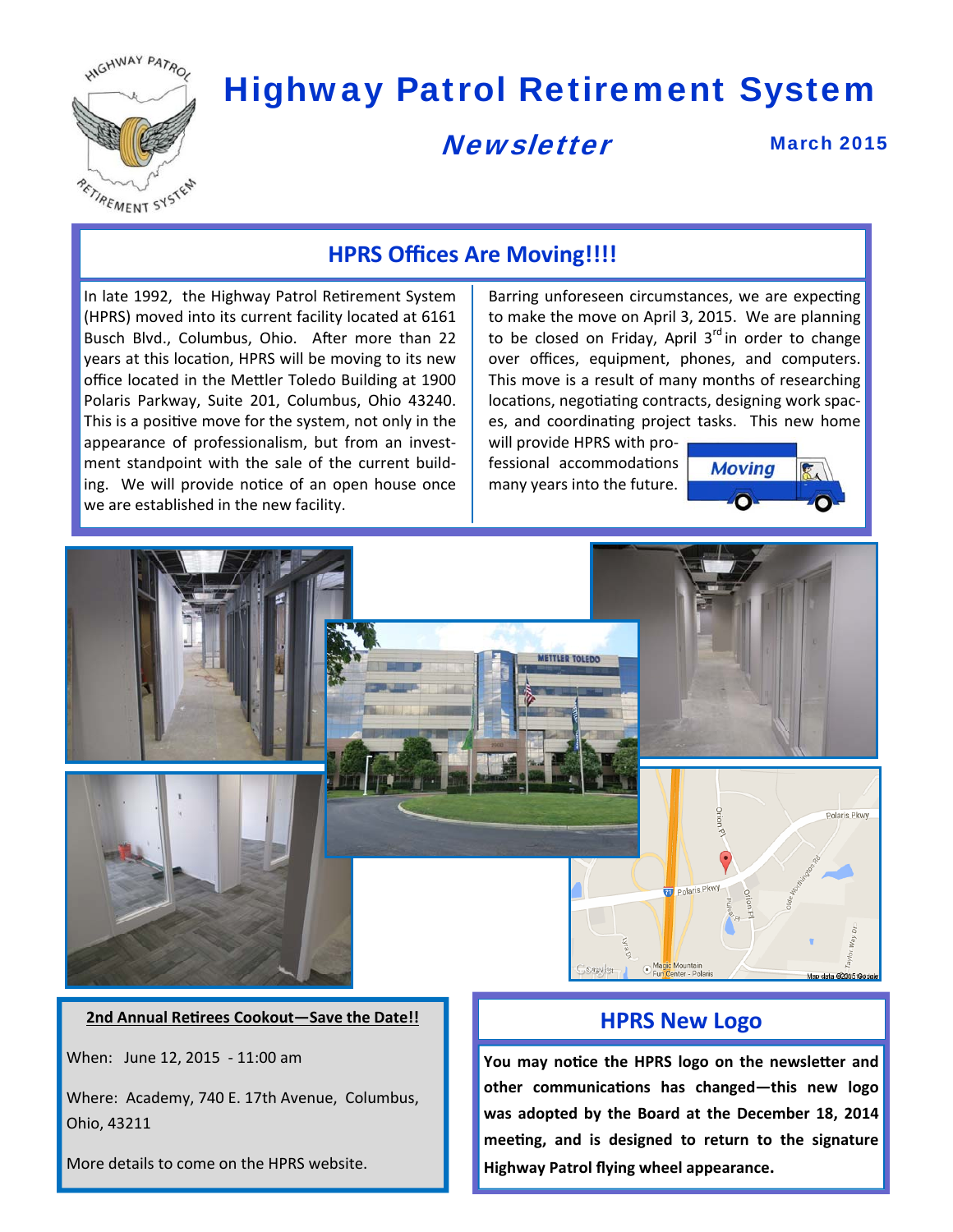

## **Investment Returns 2014**

We are happy to report another strong investment year. The Board, along with its consultant, was able to earn 6.3% return on investments. While this fell short of our goal of 8%, a 6.3% re‐ turn was very strong in the ups and downs of 2014. In fact, HPRS return ranked in the top 25% of other comparable pension funds in 2014. As many of you know, our 8% goal is a long‐term goal, which will have many ups and downs (not to suggest that 6.3% is a down year) from year‐to‐ year. And, we have been reaching that goal.

HPRS has earned, on average, 12.1% over the last three years and 9.1% over the last five years. We have also increased total assets from \$567 million during the financial crisis to \$849 million at the end of 2014. While we are very encouraged by these results, there is still a lot of work to be done. The Board, staff, and the Board's consult‐ ant and investment managers will continue to put every effort into growing HPRS until it is fully funded.

## **HPRS Investment Returns**

|                   | <b>Investment Portfolio</b> | YTD                 |                |
|-------------------|-----------------------------|---------------------|----------------|
| Date              | <b>Market Value</b>         | Increase/(Decrease) |                |
| 12/31/2014 (est.) | \$849,000,000               | 6.5%                | т              |
| 12/31/2013        | \$813,953,000               | 19.6%               | S(             |
| 12/31/2012        | \$717,036,000               | 11.9%               | a <sup>-</sup> |
| 12/31/2011        | \$679,404,000               |                     |                |

## **HPRS ReƟrement Board Meets in Findlay**

Join us for the April 16, 2015 HPRS Retirement Board Meeting, which will be held at  $9:00$  am at:

University of Findlay Winebrenner Theological Seminary ‐ Room 254 950 N. Main Street Findlay, Ohio 45840

Members of the Retirement Board and staff would love to see you there!

*Our office will be closed on —*

*May 25, 2015 (Memorial Day)*

**The DROP interest rate has been set for January 1—June 30, 2015 at 1.320%.** 



#### **The HPRS website has informaƟon on:**

- ◆ Upcoming events, gatherings and retirements
- ◆ Health Care and Wellness
- ◆ Retirement and DROP Benefits Calculators
- ◆ Board and Committee Meeting Minutes
- Videos and Photo Slideshows

**Come visit us on the web today!**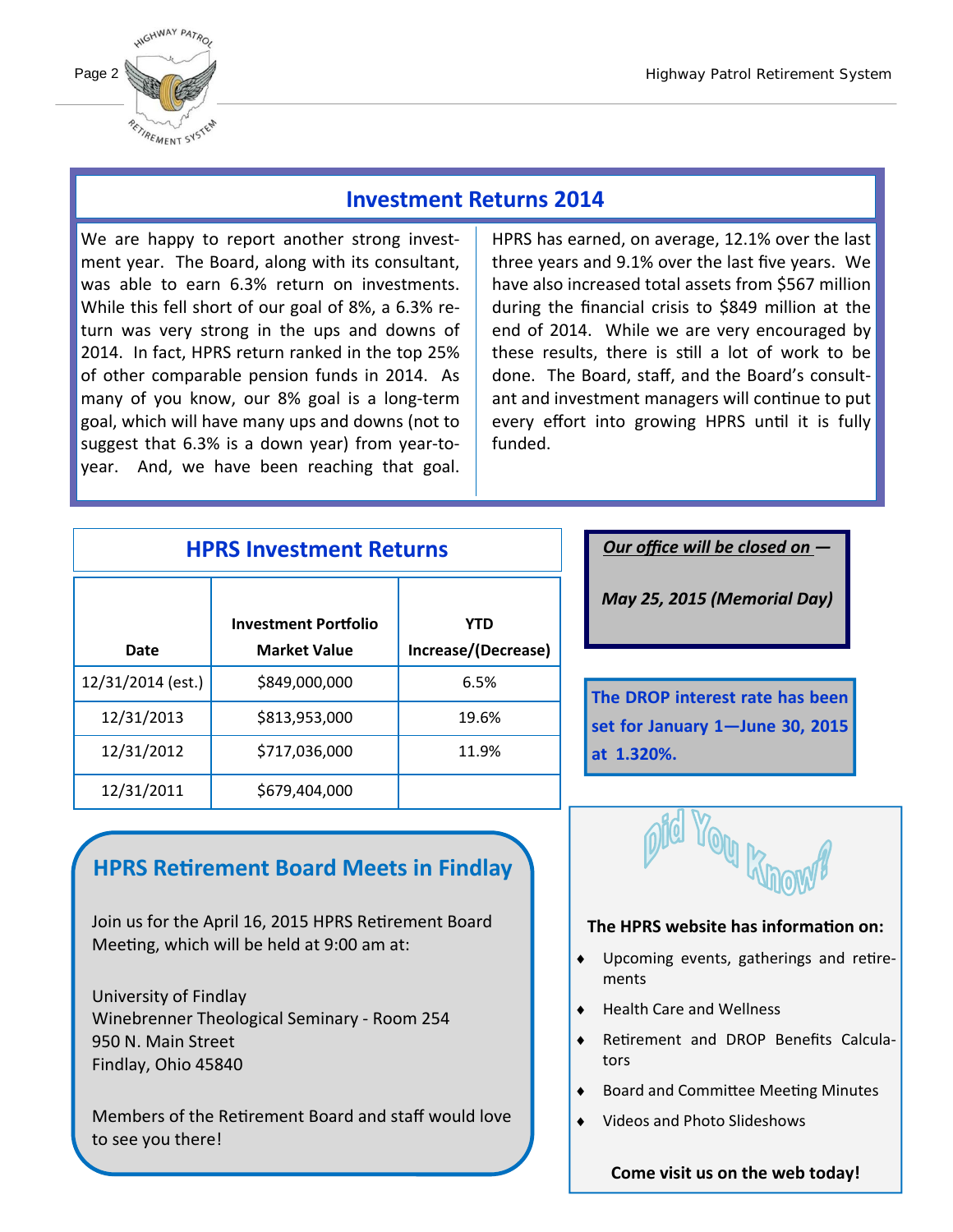

## **2015 28th Annual ReƟrees' AssociaƟon Snowbird Reunion**

On February 27 – March 1, 2015, the  $28<sup>th</sup>$  annual Snowbird Reunion was held at the International Palms Resort in Orlando, Florida. Approximately 110 retirees and spouses were in attendance. A number of people took advantage of the golf outing on Friday morning. A barbeque party was hosted on Friday night followed by the banquet and program on Satur‐ day afternoon.

Thanks go out to Keith and Debbi Miller, Bob Booker, Steve Brode, Rob Hartsell and Denny Bueno for hosting this year's event! Next year's event will be at the same location on March 4‐6, 2016.

|                                       | Num-<br>ber | <b>Average Benefit</b> | <b>Average</b><br>Age |
|---------------------------------------|-------------|------------------------|-----------------------|
| <b>Service Retirees</b>               | 1,134       | \$43,957               | 66.5                  |
| <b>Surviving Spouses/</b><br>Children | 245/21      | \$17,067/\$2,183       | 75.5/21.5             |
| <b>Disability Retirees</b>            | 123         | \$34,552               | 53.9                  |
| <b>Total</b>                          | 1,523       | \$38,297               | 66.3                  |

#### **HPRS Facts & Figures**

Data as of 3/6/2015



#### **Comprehensive Wellness Exams and Body Screenings**

Although our membership has access to free physical ex‐ aminations through our health care providers, it is important to remember HPRS also has a wellness program that provides for a comprehensive wellness exam, includ‐ ing stress testing (GXT) every two years. In addition, every four years you have free access to body screenings that include: CT coronary artery calcium scoring; carotid artery ultrasound screening; abdominal aortic aneurysm ultrasound screening; CT lung screening (for current of former smokers only); and bone density screening (for those not eligible for lung screening).

affirming the life-saving information these screening have provided. Unfortunately, these benefits are severely un‐ der-utilized. Last year, only 51 members and spouses took advantage of the body screenings, and only 72 un‐ derwent the comprehensive wellness exam.

Yes, these services currently are in Columbus, but please consider your long‐term health and take advantage of this free benefit. To schedule screenings, call Central Ohio Primary Care Physicians at 614‐273‐0411. Wellness ex‐ ams can be scheduled by calling Robert Glenn at 614‐566‐ 2222 ext. 4795.

We have received several testimonies from members